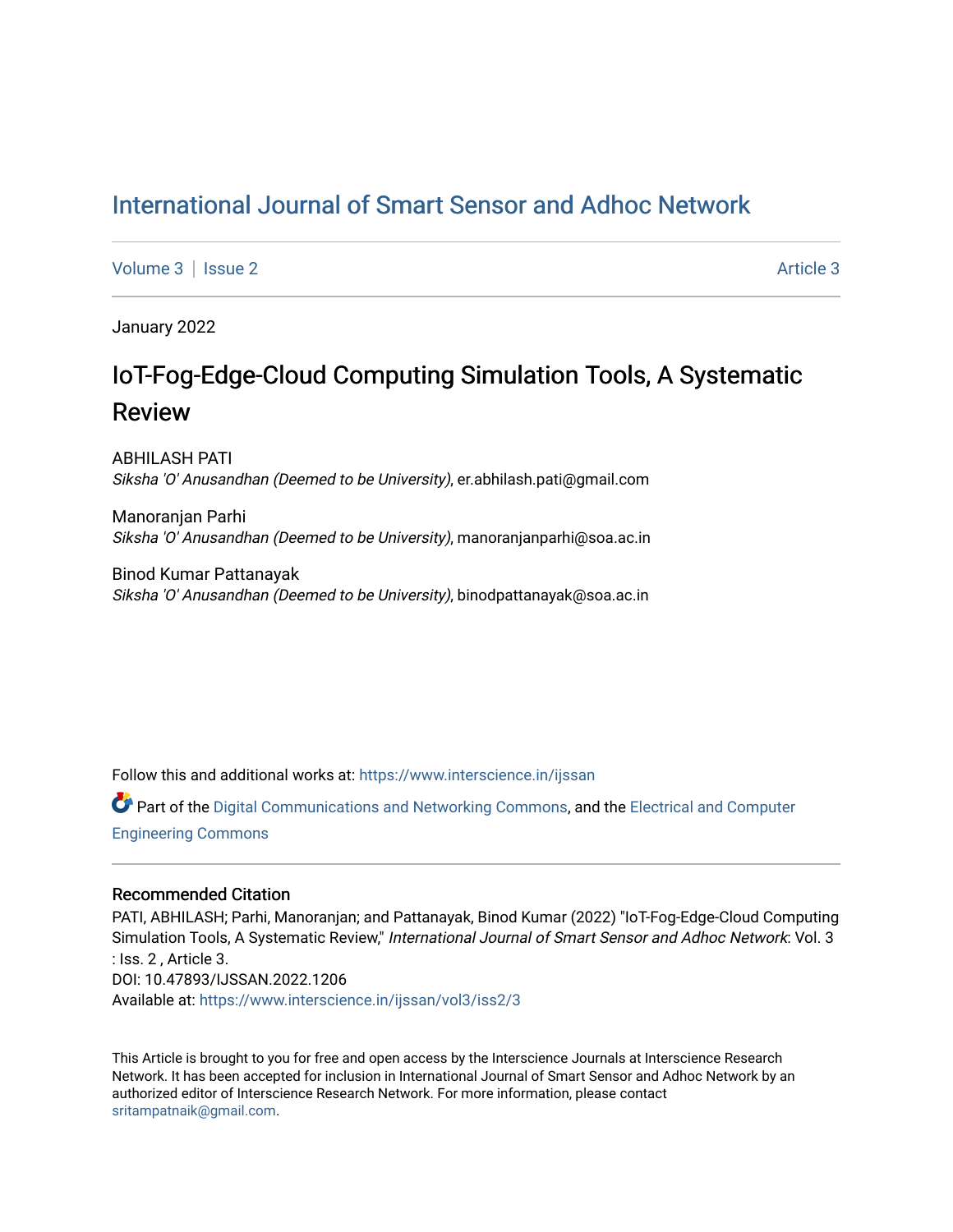## **IoT-Fog-Edge-Cloud Computing Simulation Tools, A Systematic Review**

Abhilash Pati, Manoranjan Parhi, and Binod Kumar Pattanayak

Department of Computer Science and Engineering, Siksha 'O' Anusandhan (Deemed to be University), Bhubaneswar, India

[er.abhilash.pati@gmail.com,](mailto:er.abhilash.pati@gmail.com) [manoranjanparhi@soa.ac.in,](mailto:manoranjanparhi@soa.ac.in) [binodpattanayak@soa.ac.in](mailto:binodpattanayak@soa.ac.in)

## **Abstract:**

The Internet of Things (IoT) perspective promises substantial advancements in sectors such as smart homes and infrastructure, smart health, smart environmental conditions, smart cities, energy, transportation and mobility, manufacturing and retail, farming, and so on. Cloud computing (CC) offers appealing computational and storage options; nevertheless, cloud-based explanations are frequently conveyed by downsides and constraints, such as energy consumption, latency, privacy, and bandwidth. To address the shortcomings related to CC, the advancements like Fog Computing (FC) and Edge Computing (EC) are introduced later on.FC is a novel and developing technology that connects the cloud to the network edges, allowing for decentralized computation. EC, in which processing and storage are performed nearer to where data is created, may be able to assist address these issues by satisfying particular needs such as low latency or lower energy use. This study provides a comprehensive overview and analysis of IoT-Fog-Edge-Cloud Computing simulation tools to assist researchers and developers in selecting the appropriate device for research studies while working through various scenarios and addressing current reality challenges. This study also takes a close look at various modeling tools, which are examined and contrasted to improve the future.

**Keywords:** Simulators, Internet of Things, Cloud Computing, Fog Computing, Edge Computing

## **1. Introduction**

The Internet of Things (IoT) is crucial in creating a decent society and a healthy economy, and it necessitates rigorous standards for various applications to ensure that ideas are recognized with the most important criteria [1]. IoT contains wonderful visions that are moulded into various measures that are used to employ smart things, sensors, and technologies with certifiable knowledge and a communication system [2]. As a result, the critical requirement for a sophisticated simulation instrument that can be used in realistic formative and exploratory contexts is critical before implementing IoT applications in real-world scenarios, as illustrated in figure 1[3].The architecture of an IoT system includes the hardware infrastructure (servers, gateways, communication networks, sensors, and actuators), the application software, and the decision of where to arrange the application software components inside the hardware infrastructure.

The most common strategy for developing efficient IoT systems is to perform as much computation and storage as possible in the cloud [4]. However, edge computing (EC) architectures that blend edge and cloud computing give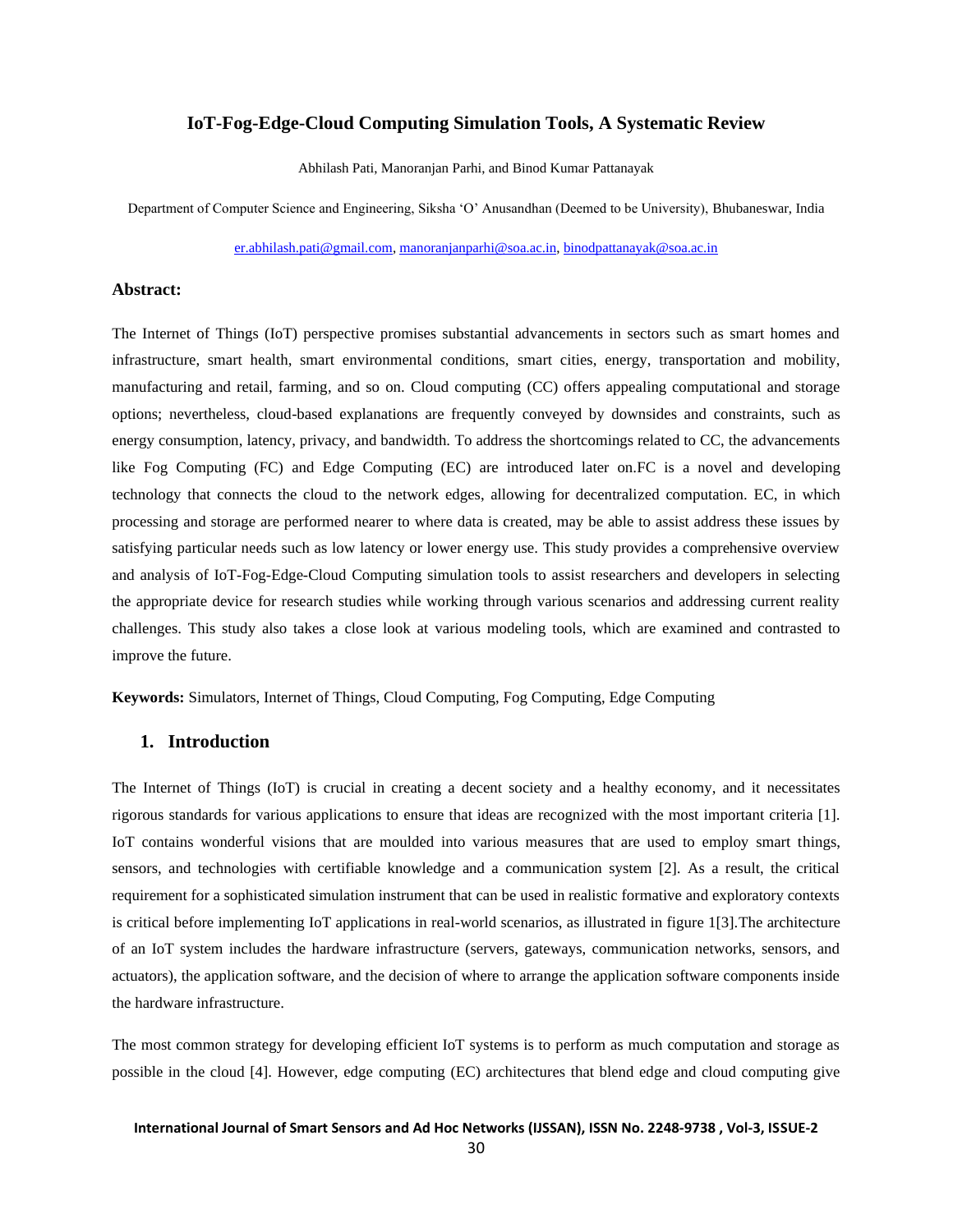new opportunities for designing effective IoT systems.Cloud computing offers enticing computational and storage choices to solve these issues; nevertheless, cloud-based solutions usually come with drawbacks and limits, such as energy consumption, latency, privacy, and bandwidth [5, 6].EC, in which computation and storage are performed closer to the source of the data, may be able to assist address these issues by satisfying particular needs such as low latency or lower energy usage [7]. Moving data and computing from the edges to the cloud may be inefficient and costly, as well as raising privacy and security concerns. Furthermore, the cloud's centralized character, geographical reliance in terms of distance, and the cost of cloud-provided services are all significant flaws in cloud-IoT integration [8]. Fog computing (FC) is a way to get around these limits. In terms of bandwidth savings,latency reduction, mobility assistance, geographically dispersed and decentralized deployment, interoperability, heterogeneity, data security, and energy consumption, and privacy protection, it complements cloud computing and improves on it [9,10].

#### **1.1. Motivation and Objective of the Survey**

Simulations are frequently used to show the behaviour of a framework over a period of time. Reproduction tools circumstances enable a true situation to be appraised before frameworks are built or transported in operational state. Simulation is commonly used to evaluate rate adequacy and the execution of complex frameworks. The use of IoT simulation devices is becoming increasingly important for a variety of reasons, including confirmation of execution, productivity, and application dependability. Various rebuilding devices are developed and tested for suitable and portable applications.These approaches are used in Windows and Linux operating systems, and the design contents are used to rebuild models. Every device has its own set of design requirements, as well as the ability to replicate different elements of a framework.

## **1.2. Contributions**

We give a thorough and systematic review of simulation tools for IoT-Fog-Edge-Cloud computing in this research. This work's major contributions include:

1. Identified the key research issues in the field and how simulation may aid in their resolution.

2. Gave a comprehensive review of cutting-edge IoT-Fog-Edge-Cloud computing simulation tools, highlighting their unique qualities and how they solve a variety of crucial challenges such as latency, energy usage, and so on.

3. Emphasised the benefits and drawbacks of available simulation tools.

4. When evaluating the tools, numerous values that may be employed as metrics or system parameters were highlighted.

## **1.3. Paper Structure**

The following is how the rest of the paper is planned: Contextual studies are presented in Section 2; simulation tools are labeled in Section 3; an analysis of various simulators is offered in Section 4 concerning the identified qualities;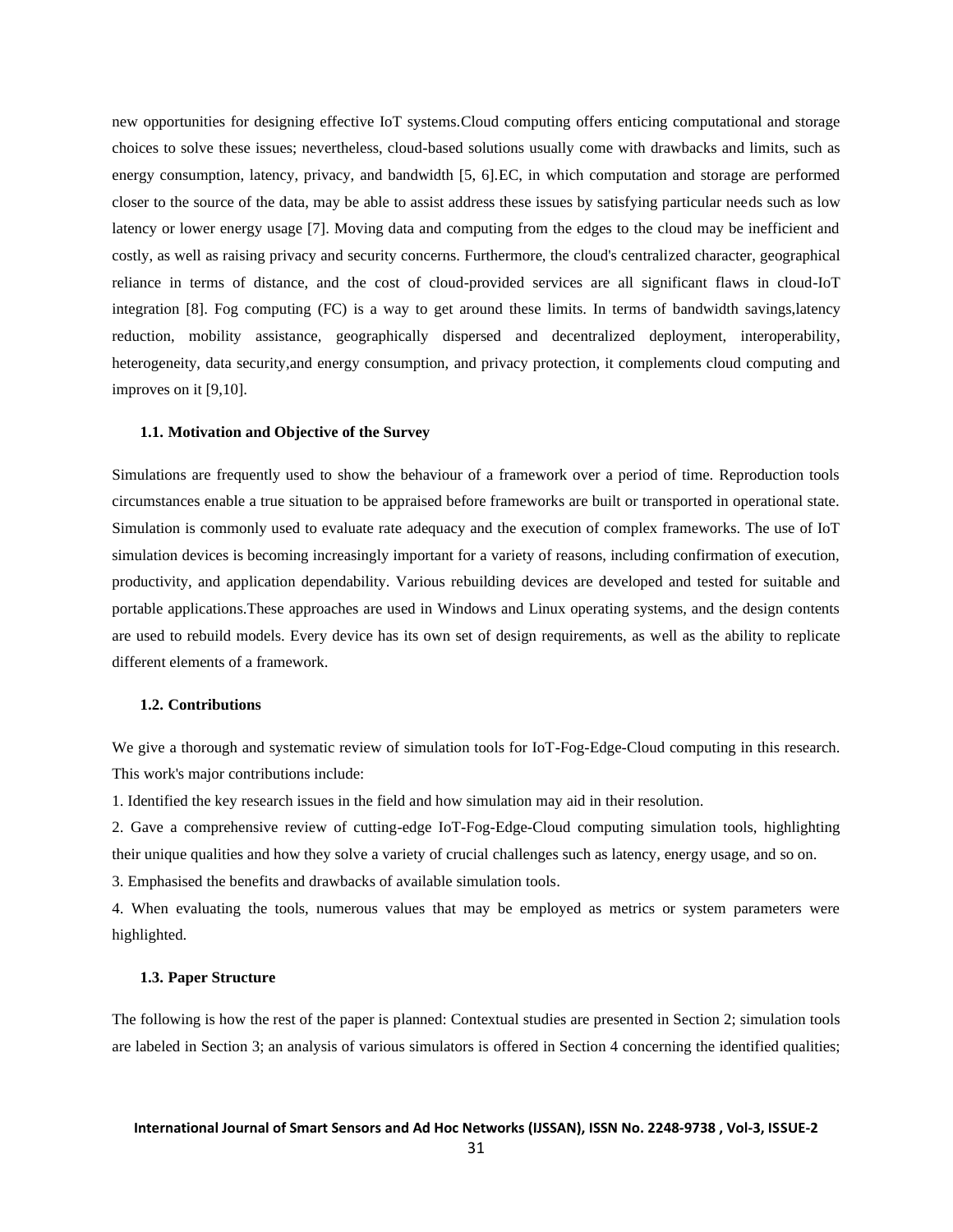we deliberate the advantages and disadvantages of present simulators in Section 5, and we accomplish and summarise this research in Section 6.

## **2. IoT-Fog-Edge-Cloud Computing Integration: The Background Study**

There is no usual design for IoT-Fog-Edge-Cloud computing, and diverse architectures are frequently used in research. Figure 1 depicts the IoT-Fog-Edge-Cloud computing topology at a high level. It comprises four major layers in the most frequent scenario: cloud, fog, edge,and IoT layers as depicted in Fig. 1:

- Cloud Layer: This layer contains physical data center nodes. Every node is equipped with a CPU, main memory, and network bandwidth, and it is utilized to fulfill resource demands from users. Control techniques allow cloud resources to be managed and scheduled based on their load needs [11].
- Fog Layer: This layer is the layer that sits on top of the edge device layer. Any device that can store, process, and connect to the network, can be regarded as a fog processing device. In this way, certain gadgets may be classified as both IoT and fog devices; cellphones are a good example. Between network edges and clouds, the fog layer is made up of processing gateways, devices, and networked devices (switches and routers) [12].
- Edge Layer: The edge devices such as mobile cellphones and tablets, smart meters, aircraft, and smart vehicles, desktop PCs, and laptop computers with applications are represented in this base layer. Edge devices are human-operated resources that provide a wide variety of computer capabilities [13].
- IoT Layer: This bottom layer represents end devices such as sensors, actuators, and objects. This is the bottom layer, also referred to as the IoT health sensors layer.

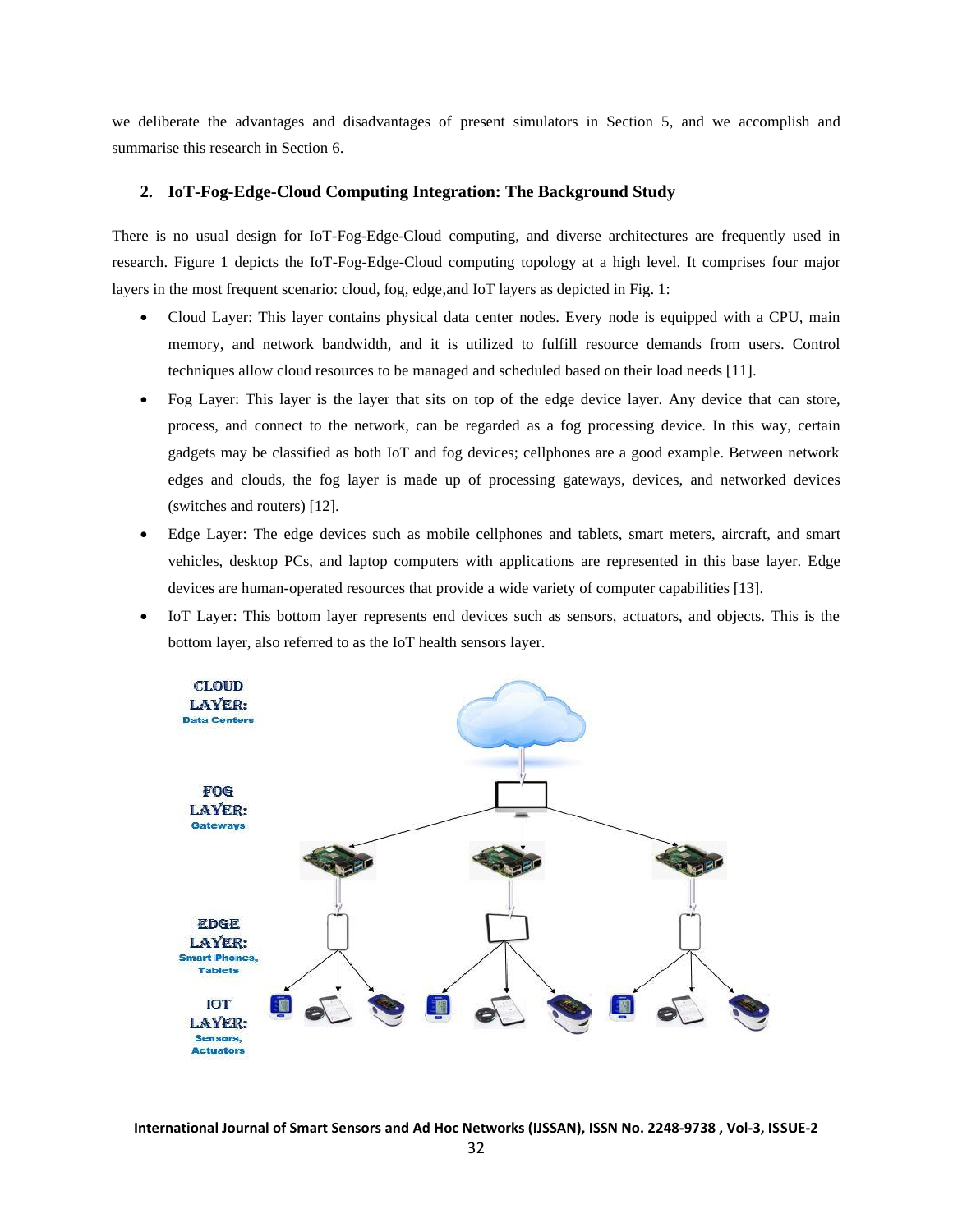#### **Fig. 1.** IoT-Fog-Edge-Cloud Computing Integration

## **3. Review on Simulation Tools**

The improvement of simulation tools might be investigated using a variety of ways to assist researchers in making innovative discoveries in their study.As a result, the researcher concentrates on the simulation needs and underlines the key points involving the physical layer (detecting), actuators, and computational reasoning [14].

#### **3.1. IoT Simulation Tools**

There are various simulation tools available for IoT applications. Some of them are discussed as IoTIFY is the first cloud-based performance testing tool for contemporary corporate IoT applications, designed to help you create, validate, and continually monitor them.COOJA is a system test system that enables the simulation of real-world equipment stages.Clients may use NetSim Emulator to connect their NetSim test system to real-world equipment and connect it to live applications.The NS-3 test system is a discrete event arrange test system that may be used to replicate ordered frameworks.The TOSSIM tool recognizes the real-world motives for behavior.BEVYWISE IoT Simulator is an unexpected and simple to use MQTT simulation gear that allows you to simulate a large number of IoT devices.ANSYS IoT simulation tools can help you design and test tomorrow's IoT gadgets and systems.MATLAB has an exciting IoT module that allows you to develop and test smart devices as well as collect and analyze IoT data on the cloud.The J-Sim test system gadget delivers a part-based replica condition a consistent reproduction structure.The majority of the time, OMNET++ is used to reproduce correspondence systems [15-25].

#### **3.2. Cloud Computing Simulation Tools**

Several cloud simulators are being built nowadays using mathematical formulae to simulate the actual world. We provide a brief overview of 21 simulators.Resource provisioning strategies data centers, service brokers, and virtual machines are all modeled in CloudSim.NetworkCloudSim allows you to simulate data center resources like networks and computers, as well as a variety of application types including parallel applications. The CloudAnalyst distinguishes between simulation experimentation and a programming exercise. EMUSIM employs emulation to automatically extract information from application activity, which it then uses to create a simulation model. The MIPIPS, i.e.,mega integer plus instructions per the second unit is used in CDOSim to compute a new statistic for data center computing performance. TeachCloud is a handy and simple cloud computing simulation and modeling application that fills in the gaps left by the absence of cloud computing teaching resources.ElasticSim has a GUI to show the execution state in real-time.DartCSim has a user-friendly interface, so users may utilize a visual interface to select simulation settings including cloudlets, network architecture, and management algorithm. DartCSim+ adds a resend function to provide a more realistic network model for resolving transmission failures. FederatedCloudSim's main purpose is to simulate various forms of cloud federations. The FTCloudSim toolbox is used to simulate various techniques for improving service dependability. The WorkflowSim is a cloud-based tool for simulating scientific workflows. The CloudReports simulator is a programmable energy-aware cloud environment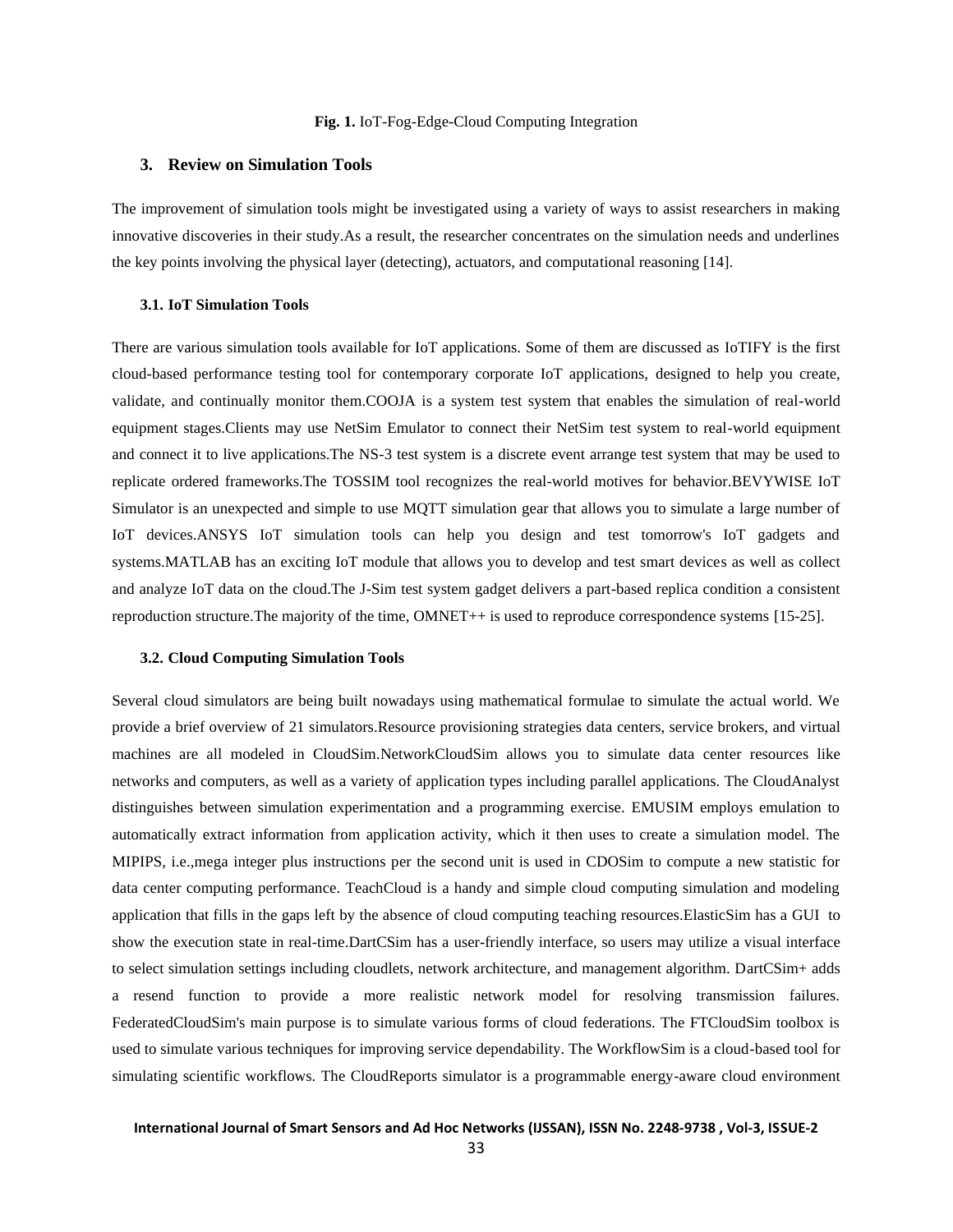simulator. The CEPSim toolkit is designed for complicated event processing in the cloud.CloudSim is enhanced by DynamicCloudSim, which handles heterogeneity, failure, and dynamic changes in real-time. In a cloud system, the CloudExp simulator is used to handle virtualization and business process management. The CM Cloud can create any cost approachvia XML and can dynamically retrieve information from existing cloud service providers such as Microsoft Azure, Google, and Amazon's websites. The MapReduce computing paradigm is the subject of the MR-CloudSim on CloudSim. The UCloud management oversees the cloud management system (CMS), which comprises services such as security management, university activities, and performance monitoring, among others.In a cloud setting, the CloudNetSim simulator is used to manage resource and scheduling algorithms. CloudNetSim++ is the initialCC simulator to mimic dispersed data centers using actual network physical features [26-48].

## **3.3. Fog and Edge Computing Simulation Tools**

As the next development of cloud computing, fog and edge computing is gaining popularity. Although there are many simulators for CC, they cannot be utilized as-is for research in the area of FC and EC; as a result, they have been modified to match the new requirements. At the same time, new simulation tools, particularly for the FC and EC, have been suggested and built. This section examines all of the tools used in the FC and EC fields.The Pythonbased Edge-Fog-Cloud simulation toolsare made up of 2-layers: the outer layer, which contains edge devices, and the inner layer, which contains fog devices. FogTorch is a Java program that allows designers to design the fog infrastructure (in terms of RAM, CPU cores, and storage per node), establish latency and bandwidth QoS criteria, and specify application needs. FogTorchPi is a FogTorch plugin that can determine IoT application installations via fog computing systems.One of the most popular tools for modeling and simulating IoT and fog settings areiFogSim, which is developed in Java and uses the JSON file format.FogNetSim++ is an event-driven simulator based on OMNET++ with the primary goal of providing a static or dynamic environment that includes sensors, fog nodes, remote data centers, and a broker node. Cloud/fog simulations are possible with the Yet Another Fog Simulator (YAFS), which is developed in Python and supports the JSON file format. The goal of FogDirMine, a Python-based simulation program, is to simulate the behavior of the CISCO FogDirector, a tool for controlling IoT-based fog frameworks. FogBus allows a wide range of infrastructure devices, application execution, and interactions across nodes thanks to RESTful technologies and a grouping of programming and scripting programming languages.To represent user movement and migration methods, ModFogSim, an extension of iFogSim, necessitates a large amount of work. FogWorkFlowSim is a Java-based user interface for evaluating resource and task management techniques. The Fog Security Service method is evaluated using an OPNET-based network simulator with overall processing time as the performance parameter [49-63].

## **4. Pros and Cons**

The advantages and disadvantages of using various simulation tools are discussed in this section.

## **4.1. Pros**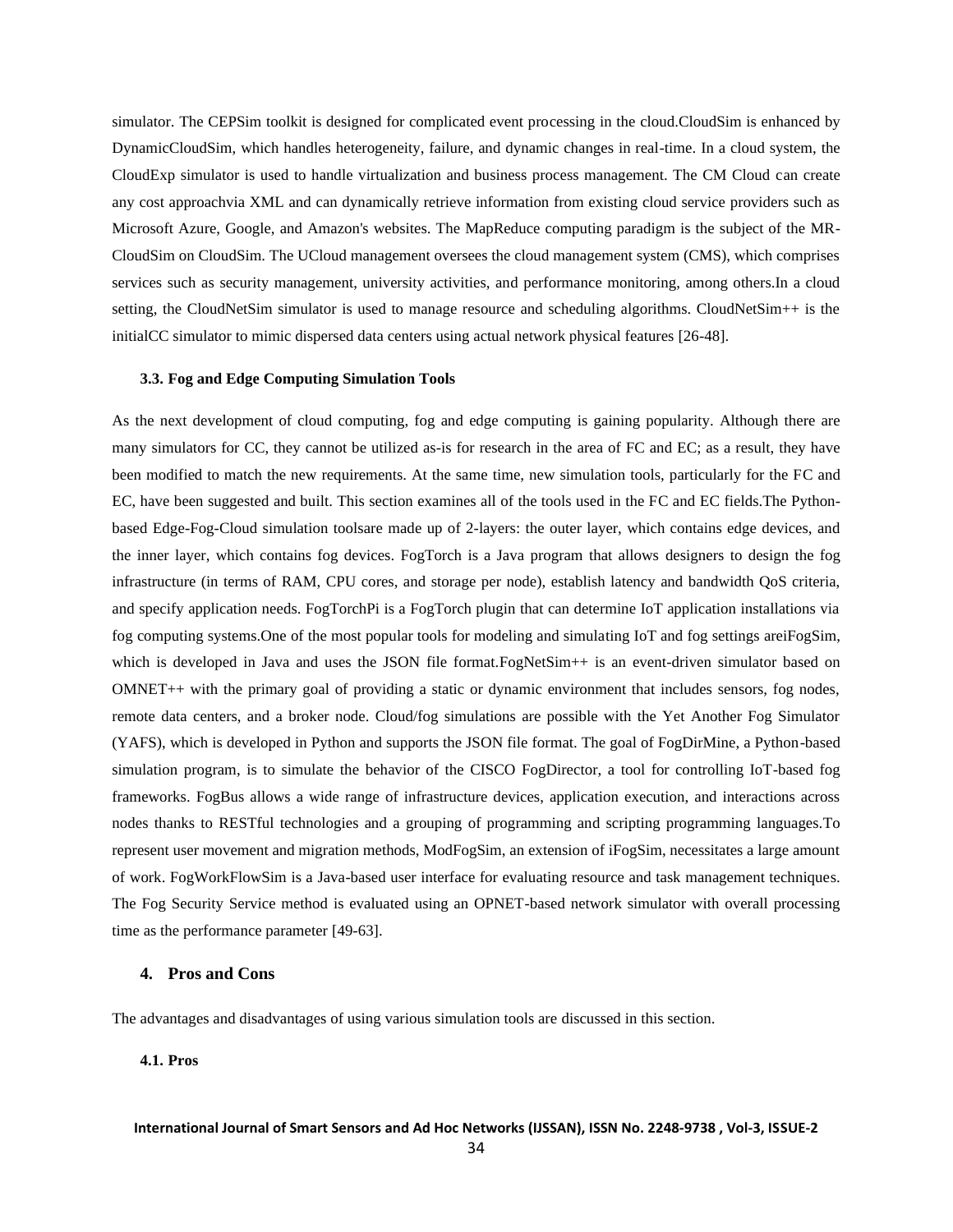- 1. Simulation allows you to investigate 'what if' scenarios and problems without having to test the system.
- 2. It aids in the detection of material, information, and product flow bottlenecks.
- 3. It assists you in determining which factors are most critical to system performance.
- 4. It has the ability to prevent danger and loss of life.
- 5. Variable conditions and results can be explored.
- 6. Risk-free investigation of critical circumstances is possible.
- 7. It is inexpensive.
- 8. Simulations can be sped up to allow for a more in-depth analysis of behavior over time.
- 9. Simulation tools may be slowed down to investigate behavior in greater detail.

## **4.2. Cons**

1. The quality of the analysis is determined by the model's quality and the modeler's abilities, which need specialized training.

2. Because it is a time-consuming and costly technique, it should not be employed if an analytical method may yield faster findings.

3. Measuring how one item impacts another, taking the first measurements, and creating the model may be costly.

4. To mimic something, you must have a complete grasp of all the variables involved. A simulation cannot be produced without this.

## **5. Conclusion**

We address modeling and simulation exertions and offer the latest methodologies in the works in this study, and the simulation tools were chosen based on the measurements of discovering appropriate devices. Furthermore, the benefits and drawbacks of utilizing various simulation tools are highlighted, which may assist researchers in considering the tools, not only by the academic community but also by industry.

This is a difficult task since no tool can mimic all conceivable system configurations; instead, they focus on specific problems and give specialized and restricted solutions.

## **References:**

- 1. Coetzee, Louis, and Johan Eksteen. "The Internet of Things-guarantee for what's to come? A presentation." In 2011 IST-Africa Conference Proceedings, pp. 1-9. IEEE, 2011.
- 2. Manivannan, T., & Radhakrishnan, P. (2020). A Comprehensive Analysis of Simulation Tools for Internet of Things. *Solid State Technology*, *63*(5), 461-471.
- 3. MANIVANNAN, T., and DR P RADHAKRISHNAN. "PREVENTIVE MODEL ON QUALITY OF SERVICE IN IOT APPLICATIONS.), ISSN(P): 2249-6890; ISSN(E): 2249-8001Vol. 10, Issue 3, Jun 2020, 1247–1264.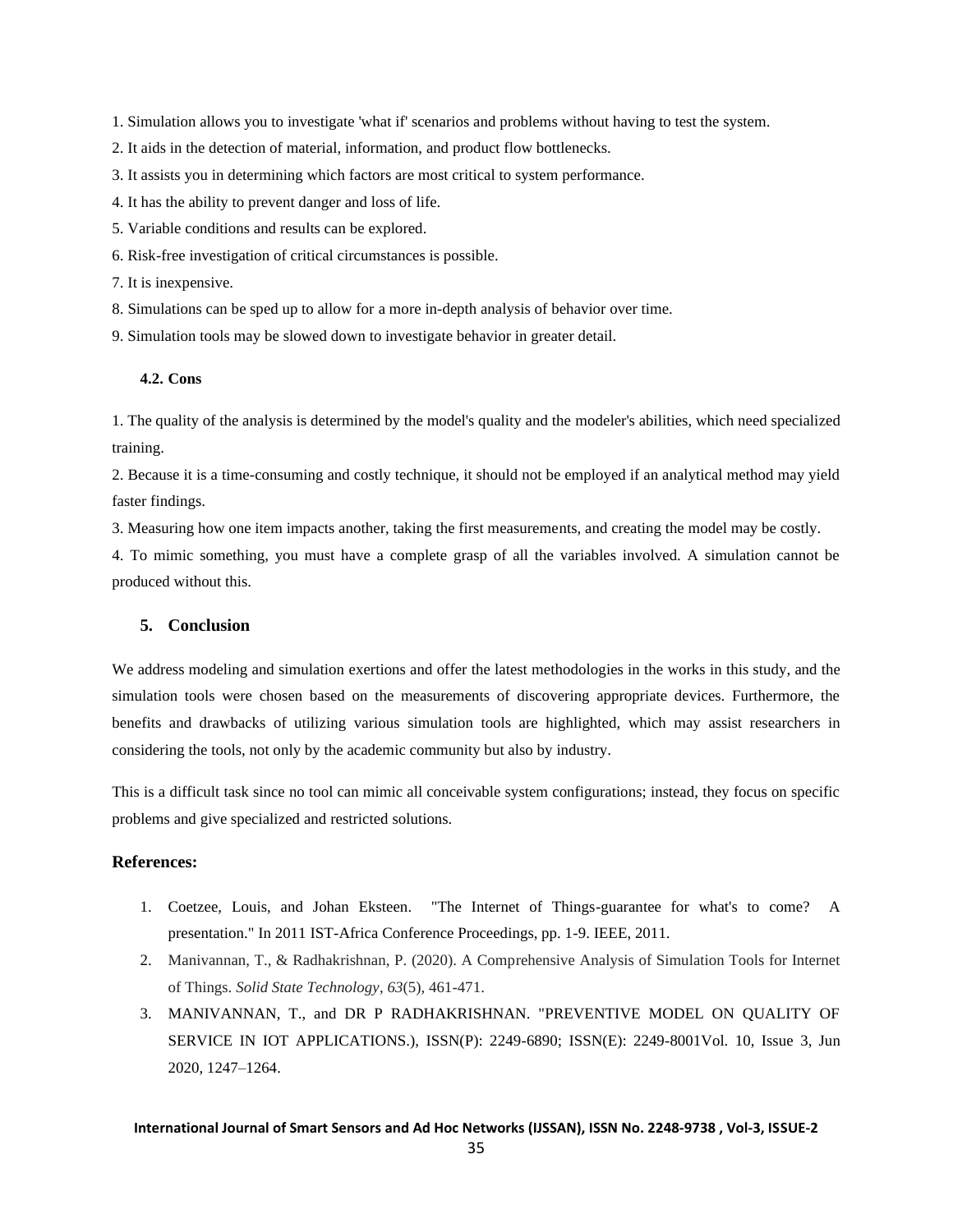- 4. Li, W.; Santos, I.; Delicato, F.C.; Pires, P.F.; Pirmez, L.; Wei, W. System modelling and performance evaluation of a three-tier Cloud of Things. Futur. Gener. Comput. Syst. 2017, 70, 104–125.
- 5. Chiang, M.; Zhang, T. Fog and IoT: An Overview of Research Opportunities. IEEE Int. Things 2016, 3, 854–864.
- 6. Ashouri, M., Lorig, F., Davidsson, P., &Spalazzese, R. (2019). Edge computing simulators for IoT system design: An analysis of qualities and metrics. *Future Internet*, *11*(11), 235.
- 7. Shi, W.; Dustdar, S. The promise of edge computing. Computer 2016, 49, 78–81.
- 8. Puliafito, C.; Gonçalves, D.M.; Lopes, M.M.; Martins, L.L.; Madeira, E.; Mingozzi, E.; Rana, O.; Bittencourt, L.F.MobFogSim: Simulation of mobility and migration for fog computing. Simul. Model. Pract. Theory 2020,101, 102062.
- 9. Hu, P.; Dhelim, S.; Ning, H.; Qiu, T. Survey on fog computing: architecture, key technologies, applications and open issues. J. Netw. Comput. Appl. 2017, 98, 27–42.
- 10. Syed, M.H.; Fernandez, E.B.; Ilyas, M. A pattern for fog computing. In Proceedings of the 10th Travelling Conference on Pattern Languages of Programs, Leerdam, The Netherlands, 7–10 April 2016; pp. 1–10.
- 11. Sarkar, S.; Misra, S. Theoretical modelling of fog computing: A green computing paradigm to support IoTapplications. IET Netw. 2016, 5, 23–29.
- 12. Naha, R.K.; Garg, S.; Georgakopoulos, D.; Jayaraman, P.P.; Gao, L.; Xiang, Y.; Ranjan, R. Fog Computing:Survey of trends, architectures, requirements, and research directions. IEEE Access 2018, 6, 47980–48009.
- 13. Mohan, N.; Kangasharju, J. Edge-Fog cloud: A distributed cloud for Internet of Things computations.In Proceedings of the 2016 Cloudification of the Internet of Things (CIoT), Paris, France, 23–25 November 2016; pp. 1–6.
- 14. Ojie, Ehizojie, and Ella Pereira. "Investigating constancy issues in IoT applications." In Proceedings of theSecond International Conference on Internet of things, Data and Cloud Computing, pp. 1-5. 2017.
- 15. Ojie, Ehizojie, and Ella Pereira. "Reproduction devices in web of things: a survey." In Proceedings of the first International Conference on Internet of Things and Machine Learning, pp. 1-7. 2017
- 16. Kecskemeti, Gabor, Giuliano Casale, Devki Nandan Jha, Justin Lyon, and Rajiv Ranjan. "Displaying and reproduction challenges in web of things." IEEE distributed computing 4, no. 1 (2017): 62-69.
- 17. Pelkey, Joshua, and George Riley. "Circulated reproduction with MPI in ns-3." In Proceedings of the fourth International ICST Conference on Simulation Tools and Techniques, pp. 410-414. 2011.
- 18. Abo-Zahhad, Mohammed, Osama Amin, Mohammed Farrag, and Abdelhay Ali. "A study on conventions, stages and reproduction devices for remote sensor systems." International Journal of Energy, Information and Communications 5, no. 6 (2014): 17-34.
- 19. Mehdi, Kamal, MassinissaLounis, AhcèneBounceur, and Tahar Kechadi. "Cupcarbon: A multispecialist and discrete occasion remote sensor arrange plan and recreation apparatus." In seventhInternational ICST Conference on Simulation Tools and Techniques, Lisbon, Portugal, 17-19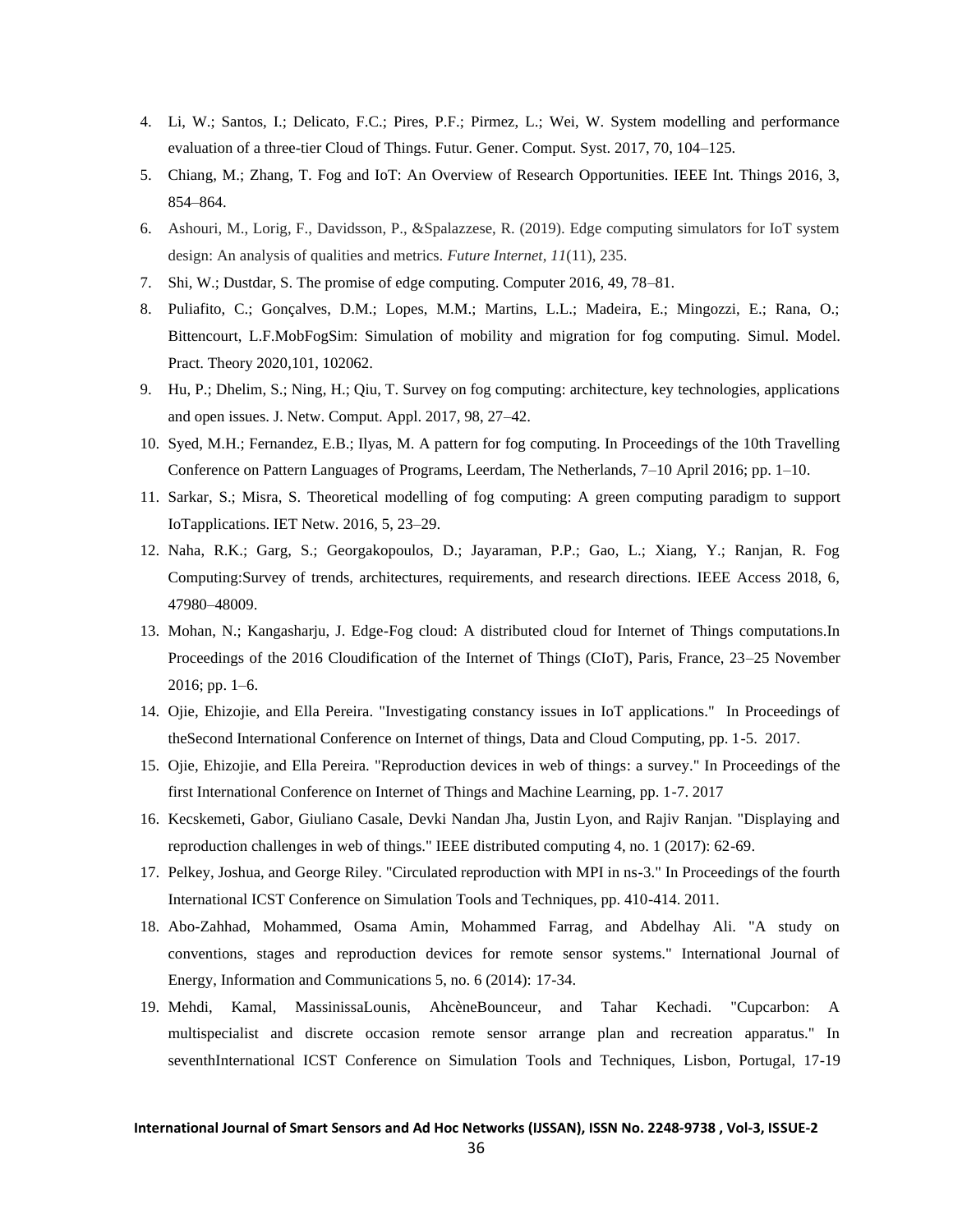March 2014, pp. 126-131. Organization for Computer Science, Social Informatics and Telecommunications Engineering (ICST), 2014

- 20. Pan, Jianli, and Raj Jain. "A study of system reproduction instruments: Current status and future turns of events." Email: jp10@ cse. wustl. edu 2, no. 4 (2008): 45.
- 21. White, Gary, Vivek Nallur, and Siobhán Clarke. "Nature of administration approaches in IoT: Aprecise planning." Journal of Systems and Software 132 (2017): 186-203.
- 22. https://windowsreport.com/iot-test systems/
- 23. Ojie, Ehizojie, and Ella Pereira. "Recreation instruments in web of things: an audit." In Proceedings of the first International Conference on Internet of Things and Machine Learning, pp. 1-7. 2017.
- 24. MANIVANNAN, T., and DR P RADHAKRISHNAN. "PREVENTIVE MODEL ON QUALITY OF SERVICE IN IOT APPLICATIONS.),ISSN(P): 2249-6890; ISSN(E): 2249-8001Vol. 10, Issue 3, Jun 2020, 1247–1264.
- 25. Azlan, Syed Nor, and SyarifahEzdiani. "Versatile Quality of Service for IoT-based Wireless Sensor Networks." PhD diss., Auckland University of Technology, 2018.
- 26. S.K. Garg, R. Buyya, Networkcloudsim: modelling parallel applications in cloud simulations, Proceedings of the 4th IEEE International Conference on Utilityand Cloud Computing, 2011, pp. 105–113.
- 27. R.N. Calheiros, R. Ranjan, A. Beloglazov, C.A.F. De Rose, R. Buyya, CloudSim: a toolkit for modeling and simulation of cloud computing environments and evaluation of resource provisioning algorithm, Softw. Pract. Exp. 41 (1) (2011) 23–50.
- 28. B. Wickremasinghe, R.N. Calheiros, R. Buyya, CloudAnalyst: a CloudSim-based visual modeller for analysing cloud computing environments and applications, Proceedings of the 24th IEEE International Conference on Advanced Information Networking and Applications, 2010, pp. 446–452.
- 29. R.N. Calheiros, M.A.S. Netto, C.A.F. De Rose, R. Buyya, EMUSIM: an integrated emulation and simulation environment for modeling, evaluation, and validation of performance of cloud computing applications, Softw. Pract. Exp. 43 (5) (2013) 595–612.
- 30. F. Fittkau, S. Frey, W. Hasselbring, CDOSim: simulating cloud deployment options for software migration support, Proceedings of the IEEE 6th International Workshop on the Maintenance and Evolution of Service-Oriented and Cloud-Based Systems, 2012, pp. 37–46.
- 31. Y. Jararweh, Z. Alshara, M. Jarrah, M. Kharbutli, M.N. Alsaleh, TeachCloud: a cloud computing educational toolkit, Proceedings of the IBM Cloud Academy Conference, 2012, pp. 1–19.
- 32. X. Li, X. Jiang, P. Huang, K. Ye, DartCSim: an enhanced user-friendly cloud simulation system based on CloudSim with better performance, Proceedings of the IEEE 2nd International Conference on Cloud Computing and Intelligence Systems, 2012, pp. 392–396.
- 33. X. Li, X. Jiang, K. Ye, P. Huang, DartCSim+: enhanced CloudSim with the power and network models integrated, Proceedings of the IEEE Sixth International Conference on Cloud Computing, 2013, pp. 644– 651.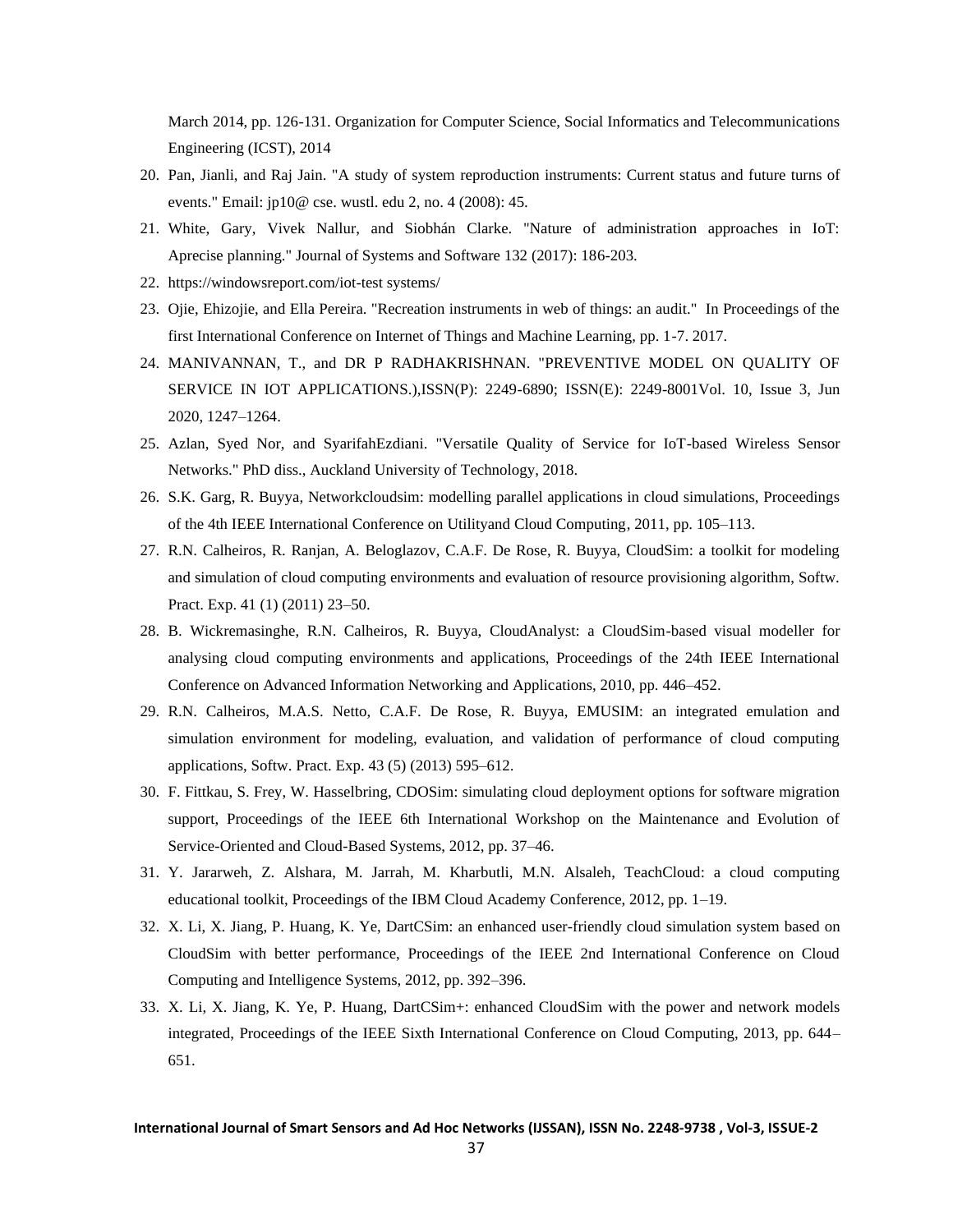- 34. Z. Cai, Q. Li, X. Li, ElasticSim: a toolkit for simulating workflows with cloud resource runtime autoscaling and stochastic task execution times, J. Grid Comput. 15 (2016) 257–272.
- 35. A. Kohne, M. Spohr, L. Nagel, O. Spinczyk, FederatedCloudSim: a SLA-aware federated cloud simulation framework, Proceedings of the 2nd International Workshop on CrossCloud Systems, 2014, pp. 1–5.
- 36. A. Zhou, S. Wang, Q. Sun, H. Zou, F. Yang, FTCloudSim: a simulation tool for cloud service reliability enhancement mechanisms, Proceedings Demo and Poster Track of ACM/IFIP/USENIX International Middleware Conference, 2013.
- 37. W. Chen, E. Deelman, WorkflowSim: a toolkit for simulating scientific workflows in distributed environments, Proceedings of the IEEE 8th International Conference on E-Science, 2012.
- 38. T. Teixeira Sá, R.N. Calheiros, D.G. Gomes, CloudReports: an extensible simulation tool for energy-aware cloud computing environment, Cloud Comput. (2014) 127–142.
- 39. W.A. Higashino, M.A.M. Capretz, L.F. Bittencourt, CEPSim: a simulator for cloud-based complex event processing, Proceedings of the IEEE International Congress on Big Data, 65 2015, pp. 122–139.
- 40. M. Bux, U. Leser, DynamicCloudSim: simulating heterogeneity in computational clouds, Futur. Gener. Comput. Syst. 46 (2015) 85–99.
- 41. Y. Jararweh, M. Jarrah, M. kharbutli, Z. Alshara, M.N. Alsaleh, M. Al-Ayyoub, CloudExp: a comprehensive cloud computing experimental framework, Simul. Model. Pract. Theory 49 (2014) 180– 192.
- 42. D.C. Alves, B.G. Batista, D.M.L. Filho, M.L. Peixoto, S. Reiff-Marganiec, B.T. Kuehne, CM Cloud simulator: a cost model simulator module for Cloudsim, Proceedings of the IEEE World Congress on Services, 2016, pp. 99–102.
- 43. J. Jung, H. Kim, MR-CloudSim: designing and implementing MapReduce computing model on CloudSim, Proceedings of the International Conference on ICT Convergence, 2012, pp. 504–509.
- 44. M.H. Sqalli, F.B. M.Al-saeedi, M. Siddiqui, UCloud: a simulated Hybrid Cloud for a university environment, Proceedings of the IEEE 1st International Conference on Cloud Networking, 2012, pp. 170– 172.
- 45. T. Cucinotta, A. Santogidis, CloudNetSim simulation of real-time cloud computing applications, Proceedings of the 4th International Workshop on Analysis Tools and Methodologies for Embedded and Real-time Systems, 2013.
- 46. A.W. Malik, K. Bilal, K. Aziz, D. Kliazovich, N. Ghani, S.U. Khan, R. Buyya, CloudNetSim++: a toolkit for data center simulations in OMNET++, Proceedings of the 11th Annual High Capacity Optical Networks and Emerging/Enabling Technologies, 2014, pp. 104–108.
- 47. Mansouri, N., Ghafari, R., &Zade, B. M. H. (2020). Cloud computing simulators: A comprehensive review. Simulation Modelling Practice and Theory, 104, 102144.
- 48. Byrne, J., Svorobej, S., Giannoutakis, K. M., Tzovaras, D., Byrne, P. J., Östberg, P. O., ... & Lynn, T. (2017, April). A review of cloud computing simulation platforms and related environments. In International Conference on Cloud Computing and Services Science (Vol. 2, pp. 679-691). SCITEPRESS.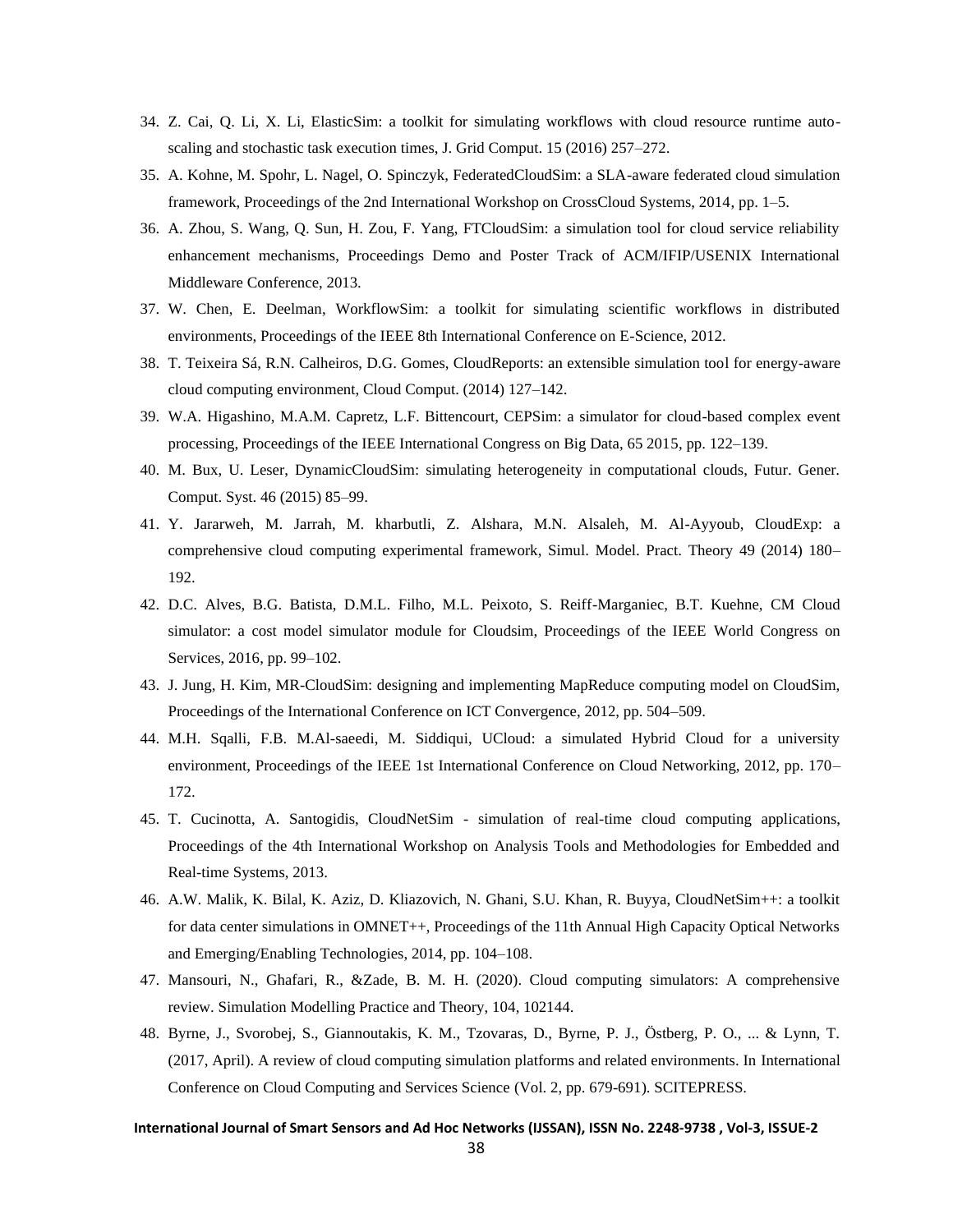- 49. Puliafito, C.; Gonçalves, D.M.; Lopes, M.M.; Martins, L.L.; Madeira, E.; Mingozzi, E.; Rana, O.; Bittencourt, L.F. MobFogSim: Simulation of mobility and migration for fog computing. Simul. Model. Pract. Theory 2020, 101, 102062.
- 50. Mohan, N.; Kangasharju, J. Edge-Fog cloud: A distributed cloud for Internet of Things computations. In Proceedings of the 2016 Cloudification of the Internet of Things (CIoT), Paris, France, 23–25 November 2016; pp. 1–6.
- 51. Lopes, M.M.; Higashino, W.A.; Capretz, M.A.; Bittencourt, L.F. Myifogsim: A simulator for virtual machine migration in fog computing. In Proceedings of the 10th International Conference on Utility and Cloud Computing, Austin, TX, USA, 5–8 December 2017; pp. 47–52.
- 52. Gupta, H.; Vahid Dastjerdi, A.; Ghosh, S.K.; Buyya, R. iFogSim: A toolkit for modeling and simulation of resource management techniques in the Internet of Things, Edge and Fog computing environments. Softw. Pract. Exp. 2017, 47, 1275–1296.
- 53. Qayyum, T.; Malik, A.W.; Khattak, M.A.K.; Khalid, O.; Khan, S.U. FogNetSim++: A toolkit for modeling and simulation of distributed fog environment. IEEE Access 2018, 6, 63570–63583.
- 54. Brogi, A.; Forti, S. QoS-aware deployment of IoT applications through the fog. IEEE Internet Things J. 2017, 4, 1185–1192.
- 55. Brogi, A.; Forti, S.; Ibrahim, A. How to best deploy your fog applications, probably. In Proceedings of the 2017 IEEE 1st International Conference on Fog and Edge Computing (ICFEC), Madrid, Spain, 14–15 May 2017; pp. 105–114.
- 56. Lera, I.; Guerrero, C.; Juiz, C. YAFS: A simulator for IoT scenarios in fog computing. IEEE Access 2019, 7, 91745–91758.
- 57. Forti, S.; Ibrahim, A.; Brogi, A. Mimicking FogDirector application management. Softw. Intensive Cyber Phys. Syst. 2019, 34, 151–161.
- 58. Forti, S.; Pagiaro, A.; Brogi, A. Simulating FogDirector Application Management. Simul. Model. Pract. Theory 2020, 101, 102021.
- 59. Tuli, S.; Mahmud, R.; Tuli, S.; Buyya, R. Fogbus: A blockchain-based lightweight framework for edge and fog computing. J. Syst. Softw. 2019, 154, 22–36.
- 60. Liu, X.; Fan, L.; Xu, J.; Li, X.; Gong, L.; Grundy, J.; Yang, Y. FogWorkflowSim: An Automated Simulation Toolkit for Workflow Performance Evaluation in Fog Computing. In Proceedings of the 2019 34th IEEE/ACM International Conference on Automated Software Engineering (ASE), San Diego, CA, USA, 11–15 November 2019; pp. 1114–1117.
- 61. Abbas, N.; Asim, M.; Tariq, N.; Baker, T.; Abbas, S. A mechanism for securing IoT-enabled applications at the fog layer. J. Sens. Actuator Netw. 2019, 8, 16.
- 62. Margariti, S. V., Dimakopoulos, V. V., &Tsoumanis, G. (2020). Modeling and simulation tools for fog computing—a comprehensive survey from a cost perspective. Future Internet, 12(5), 89.
- 63. Ashouri, M., Lorig, F., Davidsson, P., &Spalazzese, R. (2019). Edge computing simulators for IoT system design: An analysis of qualities and metrics. Future Internet, 11(11), 235.